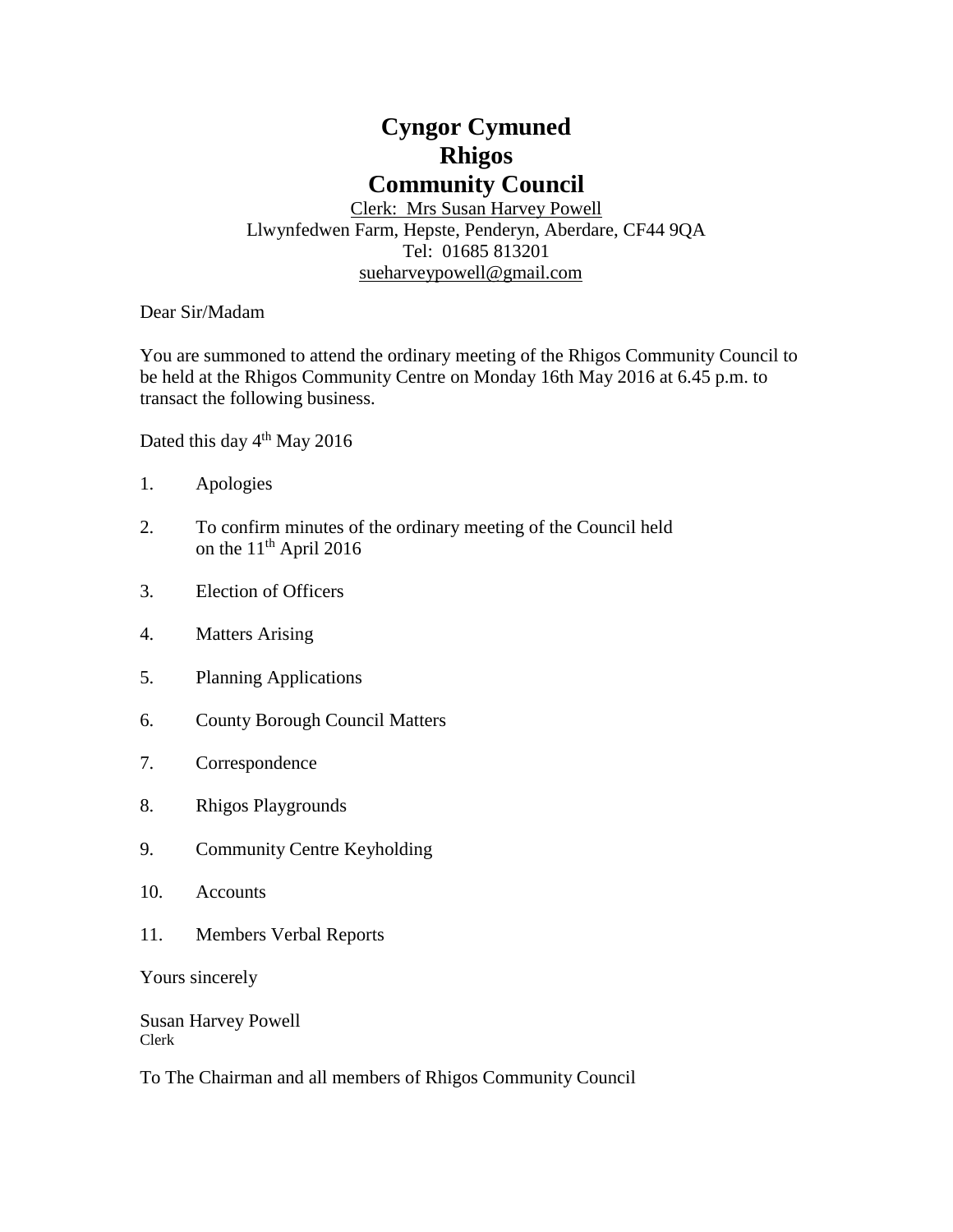# **Rhigos Community Council**

Minutes of the ordinary meeting of Rhigos Community Council held at Rhigos Community Centre on Monday 11th April 2016 at 6.45 p.m.

Present: Cllrs.P Oliver, H Wagner, Tobin, O Morgan, G Thomas, Mrs E Williams, Mrs H Bradley

Apologies: Cllr. R Moses, M Pope, C Hopes, M Evans

# **2016/30 Minutes**

It was resolved to confirm Minutes of the Ordinary Meeting of the Council held on 11th April 2015

**2016/31 Declaration of Interest**

Nothing to report

### **2016/32 Matters Arising**

- a. Unsafe memorial stones Rhigos cemetery nothing to report.
- b. Display boards and an assembly point sign will be ordered for the community centre.
- c. Defibrillator Mrs Powell will ring Wales Air Ambulance this week for guidance in purchasing a machine.

**2016/33 Planning**

It was resolved to note:

No planning received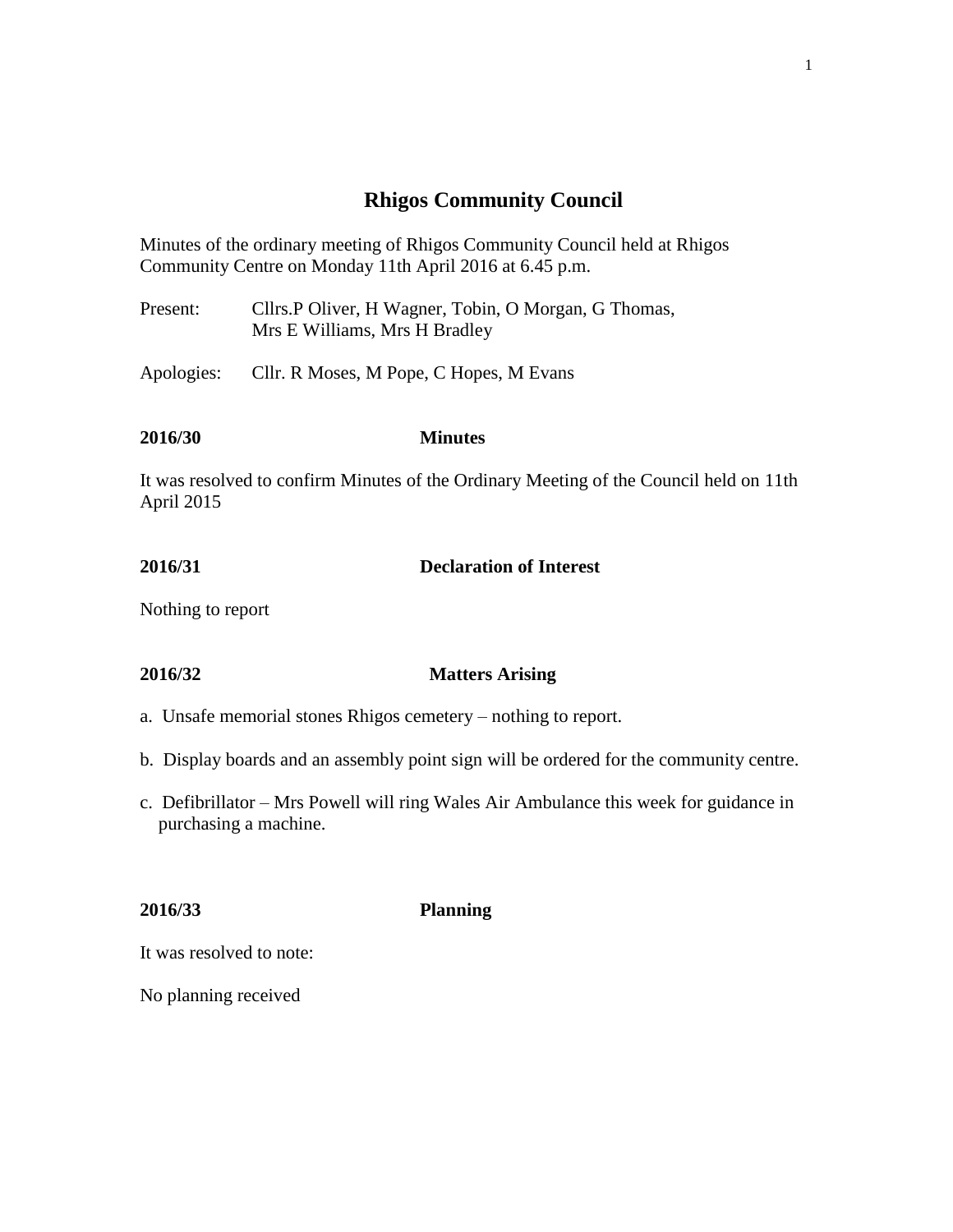# **2016/34 County Borough Council Matters**

It was resolved that the following complaints be passed on to Councillor G Thomas for his attention.

### Previous Complaints

There are no drains in Cwm Isaac so the water is running down and breaking up the tarmac.

Long Mede Parc – Cllr. Thomas spoke with the Leader of the Council who said that the contractor did not meet the requirements needed to get adoption approved by Mis Glam CC making it not possible to action under the terms of the bond.

The footpath from the play area up to Heol y De is breaking  $up$  – within safety criteria

Cllr. Pope asked for a report on the recent fire on the Industrial Estate, there is no control over these recycling plants. Rhigos did not have water on that day – no reply

There are large potholes between Cefn Farm and the gliding club within safety criteria

Vehicles are being parked on the brow of the hill at Mount Road causing an obstruction.

Could the speed limit be reduced from the rugby club up to Mount Road

Cars are being parked on the grass verges opposite Maesffynnon Garage, the verge is being churned up – garage owners have put cones along the verge to stop parking.

Rubbish is being tipped on the Foel road over to Penderyn – will be cleaned

A channel dug for water across the bottom of the Glynneath bank has sunk. – reported to N & PTCC

There is a dip in the road between  $5 \& 8$  Heol Gwrangfryn – within safety criteria

New bike track behind Cwm Isaac – reply from Paul Macey who met with the landowners, no planning required as they will be only using it for 28 days per year if exceeded they are aware that an application is needed. Jason Bragg R.O.W. Officer informed the owners of their responsibilities along the bridleway. Mr Bragg also informed Cllr. Thomas that Bridleway no 10 was suspended in 1971 by the NCB for the Ffyndaff opencast site, he is looking into clarification of this issue. Cllr. Thomas visited the site and is expecting a further update regarding the status of the bridleway. There is concern over how the 28 day rule will be monitored. Some of the bikes are being ridden on the road without tax and insurance.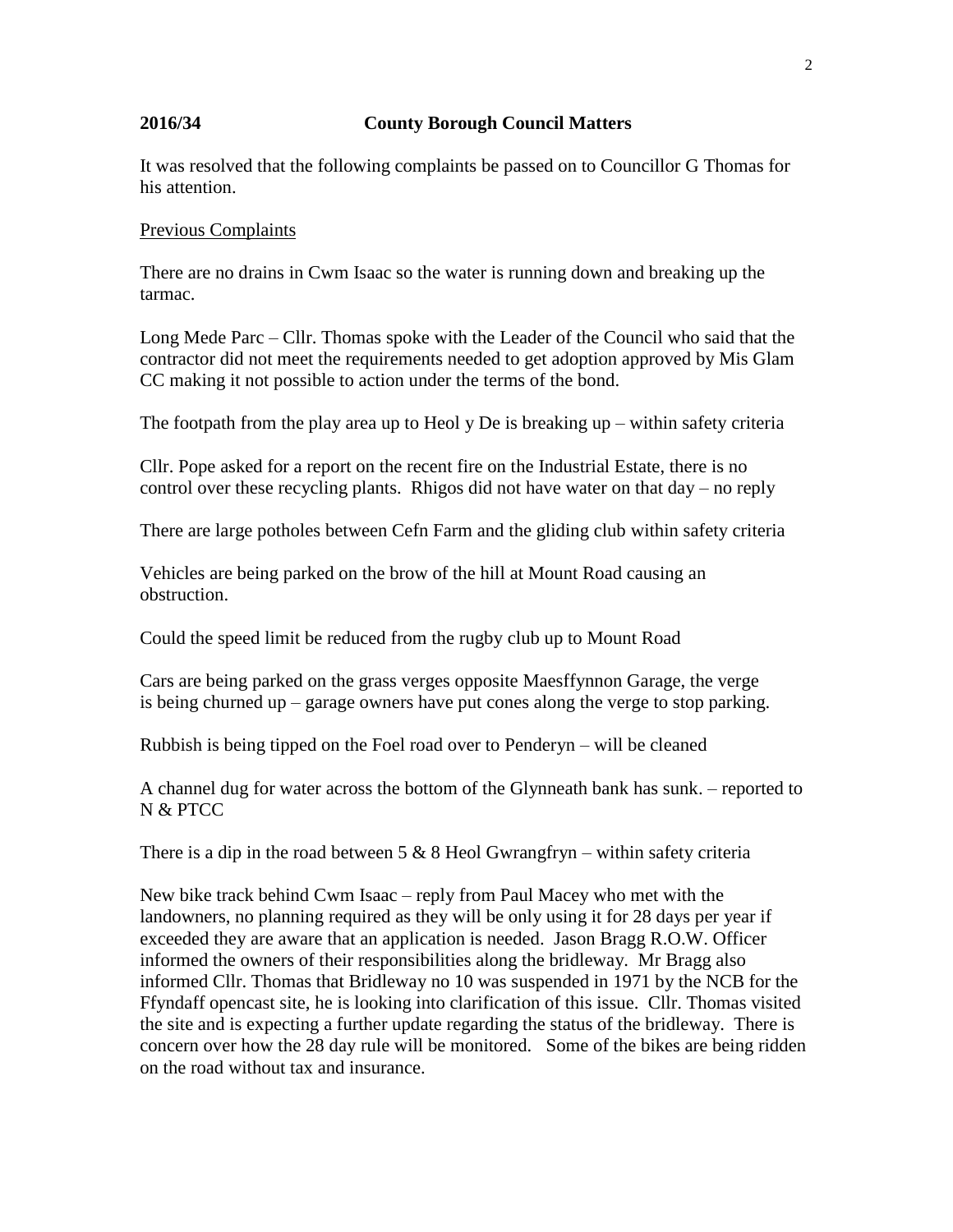### New Complaints

- a. A garage has been erected on the corner of Mount Road causing poor visibility.
- b. Is there an update on fibre optic broadband in the village.
- c. The gulley in Cwrt Twyn Rhyd has been cleaned but some trees need cutting back.
- d. A security fence is needed around the new bike track as the fence is being cut for bikes to go through. Vans are being parked on the parish road.
- e. Rubbish has been dumped on the N  $&$  PTCC side of the Glynneath bank.
- f. Rubbish been thrown from the cemetery on to farm land.
- g. Cllr. Thomas will look into planning for allotments for the Adventure playground.

#### **2016/35 Correspondence**

It was resolved to receive the following correspondence.

- a. Minutes and Agenda One Voice Wales
- b. Bethel Chapel letter asking for financial assistance for new windows, quote need to be presented.

#### **2016/36 Rhigos Playgrounds**

- a. Heol y Bryn playground nothing to report.
- b. The Old Adventure playground Cllr. Thomas to look in planning for allotments.

### **2016/37 Burial Fees/Hall Hire Charges**

After discussion it was agreed that hall charges remain at £6.00 per hour as Mrs Powell has spoken to other Community Councils and the amount is on par with them.

Mrs Powell presented a spreadsheet of comparisons of burial fees with RCT, it was agreed that full burials be raised to £250.00 and cremated remains to £150.00 all other